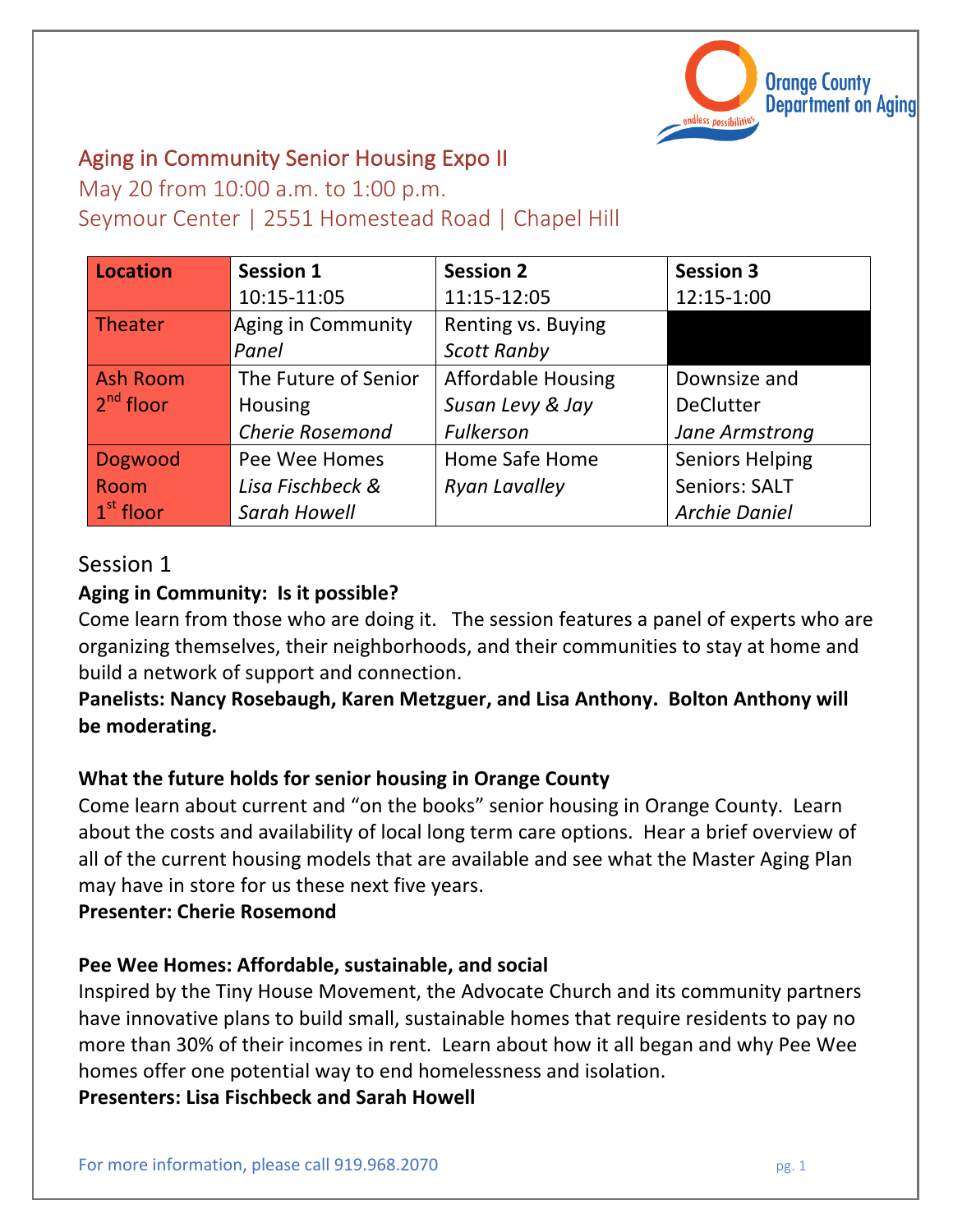# Session 2

# **Renting vs. buying: the ultimate fight for your funds**

Are you getting mixed messages about whether buying or renting is the wiser decision for you? This session will help you consider your income source, expenses, and health to learn which is the best route for you.

## **Presenter: Scott Ranby**

## Affordable housing for seniors brought to you by Habitat for Humanity

Habitat for Humanity is making a bold new move. They have land and a plan for senior housing in the Waterstone development. Come hear about their background research and the innovative housing and neighborhood designs they've come up with. They have pioneering ideas that stand to change the affordable housing landscape in Orange County.

## Presenters: Susan Levy and Jay Fulkerson

### **Home Safe Home**

learned while visiting homes across Orange County. Ryan's goal is to promote living Should you really throw out your rugs? Are there certain activities you don't do because you are afraid of falling? Ryan Lavalley, an occupational therapist, will share tips that he's successfully, meaningfully, and safely in your home.

### **Presenter: Ryan Lavalley**

## Session 3

## **Downsize and DeClutter: Simplifying your life**

Everyone has at least one pile of stuff they haven't used in years that is just taking up space. Whether you are planning to stay in your home or are preparing for a move, this session will change the way you think about belongings and provide simple steps to make a daunting task more manageable.

## **Presenter: Jane Armstrong**

## **Seniors Helping Seniors: The Seniors and Law Enforcement Together Program**

Do you wish someone would come by just to check on you? Do you need help finding solutions to nutrition or home maintenance problems? The Seniors and Law Enforcement Together Program matches seniors with friendly volunteers that support aging in place. This session will also provide valuable information on how to get involved as a volunteer. **Presenter: Archie Daniel**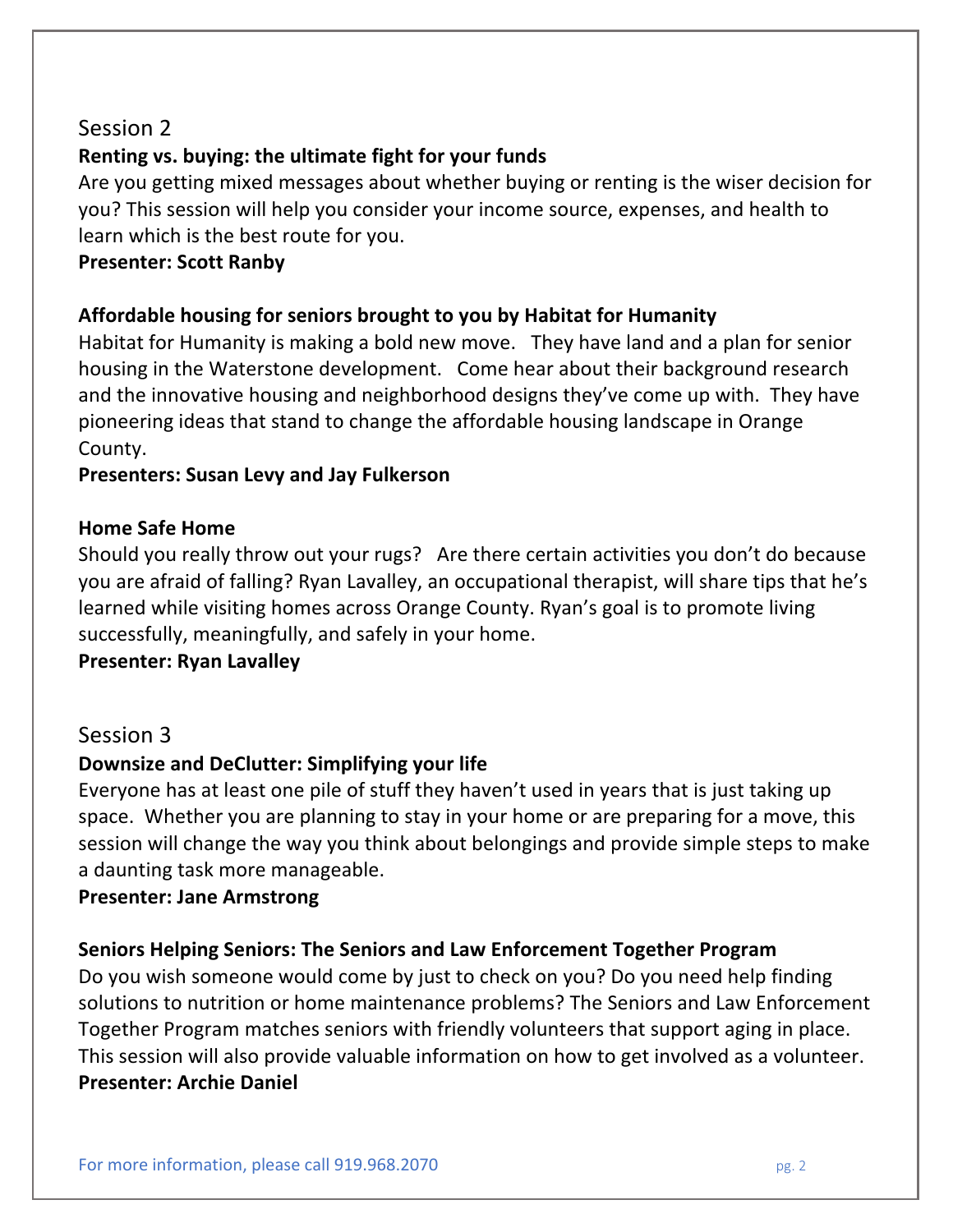# Presenter Biographies

### **Nancy Rosebaugh**

Nancy Rosebaugh has lived in historic Hillsborough for >30 years while commuting to work in Durham. She and her husband raised 2 sons with help from "intentional family," and are learning ways to keep up with a small grand-daughter. Nancy works as a nurse practitioner at a local retirement community (CCRC) and assists her 87-year-old mother, currently living independently in a 55+ apartment complex.

### **Karen(Metzguer**

Karen has been a practicing nurse continuously since 1976 and is a retired Professor of Pediatrics, UNC School of Medicine, who spent 35 years working in infant mortality reduction at the local, state and national level. She worked as a Red Cross Disaster Nurse from 1995-2002 and assisted in emergency operations across NC, in VA, PA and @ the Pentagon, September 11, 2001. She is also experienced as a Hospice Nurse, a Geriatric Care Manager, and, is currently the Nurse and Executive Director of Fearrington Cares. Karen is married, has 2 terrific adult daughters, enjoys nursing, music, birding and cooking.

#### **Lisa Anthony**

Lisa Anthony, with her husband, has been active in Falconbridge since 2005 working on making Falconbridge a "community" of caring individuals, not just a neighborhood. She has served on the board of the Falconbridge Alliance and has just completed a term of being a coordinator of Falconbridge Friends, a "neighbors helping neighbors" group which provides support teams for people in need after surgery, illness, or a crisis. She and her husband, Bolton, have been married for 12 years.

#### **Bolton Anthony**

Bolton Anthony's varied career includes teaching English and creative writing to undergraduates and working as a public librarian and a university administrator. He founded Second Journey — a social change organization promoting a new vision of aging  $-$  in 1999. He is the publisher of *Aging in Community* (2012); the publisher and editor of *Second\*Journeys:\*The\*Dance\*of\*Spirit\*in\*Later\*Life* (2013)\$and\$*Reimagining\*Your\* Neighborhood: Transforming car-centric housing developments into vibrant, verdant,* sustainable communities (2015); and the author of the autobiography *This Given Life: One Catholic Life in Context* (2015). He lives in Falconbridge with his wife Lisa.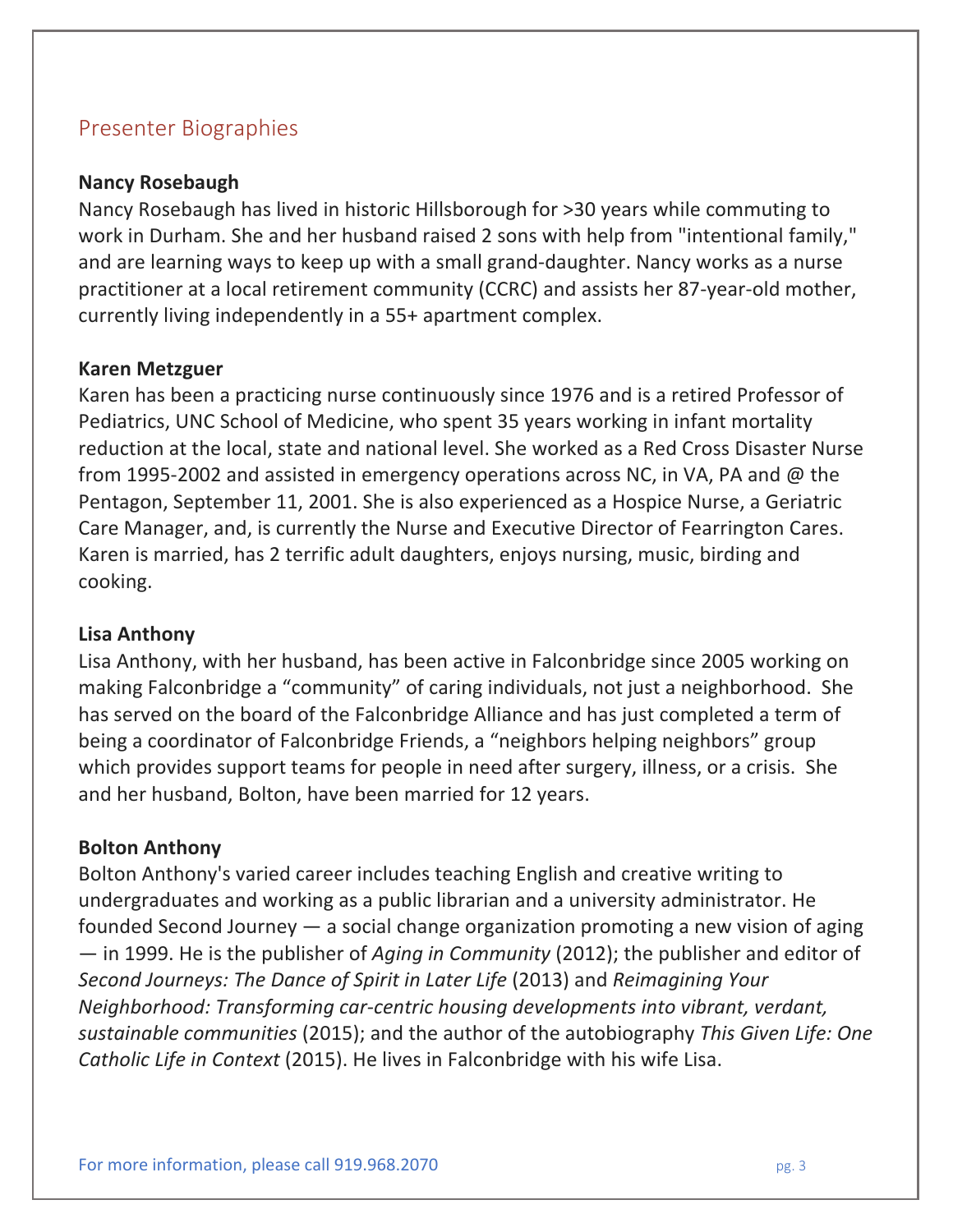## **Cherie Rosemond**

Cherie is the Director of UNC Partnerships in Aging Program and Consultant to Orange County's Department on Aging. Senior housing, all things intergenerational, and agefriendly communities have been the focus of her research and practice.

## **Reverend Lisa G. Fischbeck**

The Rev. Lisa G. Fischbeck is the founding priest of The Episcopal Church of the Advocate, launched in 2003. She has a particular interest in collaborative resourcing for ministry and for working with others to find ways in which the Advocate's 15-acre site can be a resource for the surrounding community.

# **Sarah Howell**

Sarah has a degree in Architecture and Urban Design from Yale University and worked on projects in San Diego, San Luis Obispo, New York City, New Orleans, Dallas, Cabo San Lucas and Chapel Hill. She served as Project Architect for Brad Pitt's Make It Right foundation, a LEED Platinum community with a Housing and a Sustainable Streets component.

## **Scott Ranby**

 $\frac{1}{2}$ Scott Ranby is a Certified Financial Planner (R) with Kuhn Advisors. For 25 years, Kuhn Advisors has helped families develop comprehensive financial strategies to achieve life goals. We offer a full range of services around planning for retirement, college funding, Social Security, and charitable giving.

# **Susan Levy**

Susan Levy is the Executive Director of Habitat for Humanity of Orange County. Currently, Habitat is planning to develop 24 units of affordable housing on a site that it owns with the Waterstone development in Hillsborough. In her spare time, Susan enjoys walking in the woods near home, reading books, and spending time with her grown daughter.

# **Jay(Fulkerson**

Jay Fulkerson, Architect, has over thirty five years of experience in architectural design and has practiced in Chapel Hill, North Carolina since 1988. His projects vary in size and complexity from energy efficient, accessible, and affordable residential designs to commercial, institutional and historic preservation/adaptive reuse projects.